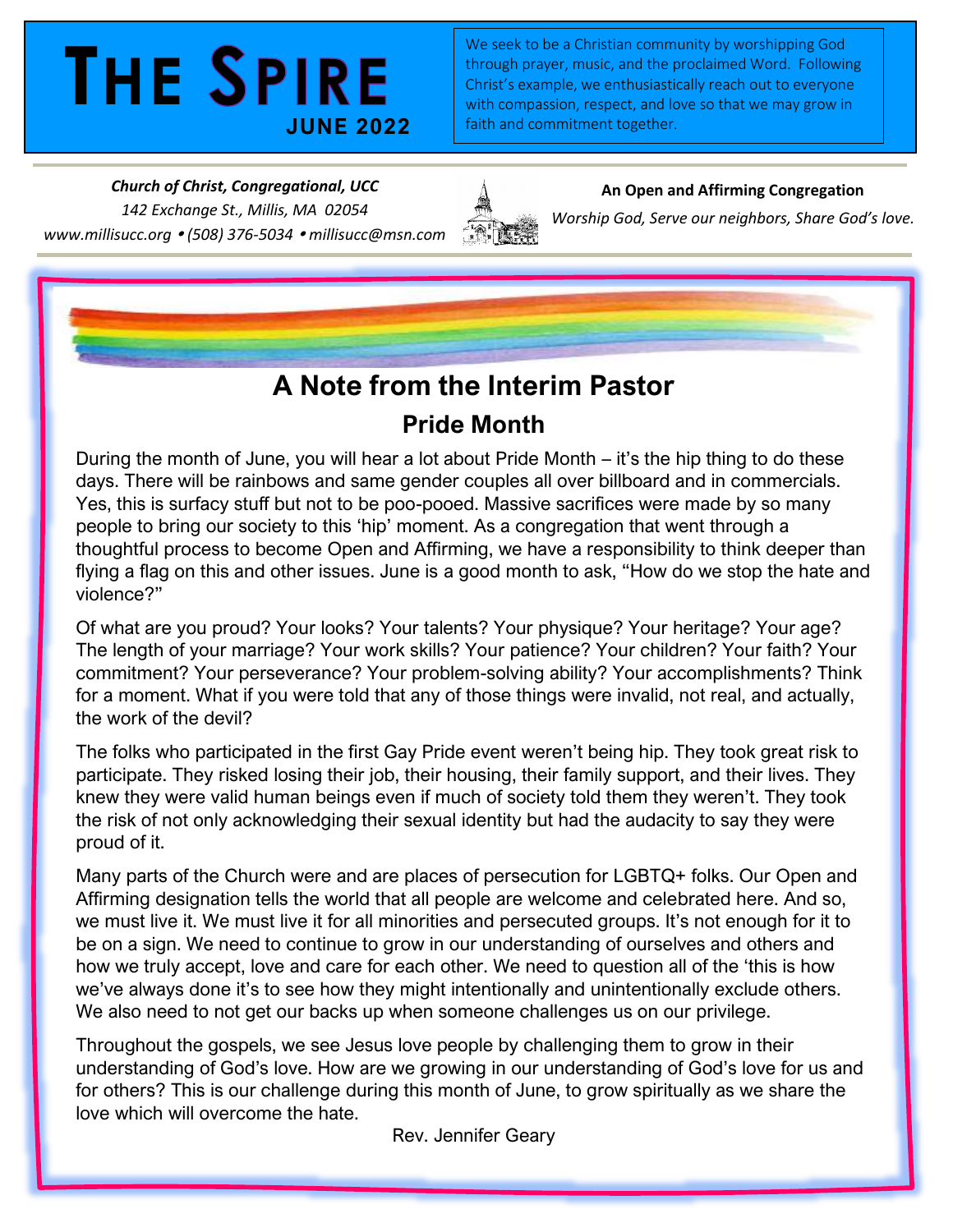# *Worship in June*

### **Sundays at 10:00 AM**

**June 5 ~ "Alive in the Spirit"**  Pentecost, Senior Sunday, Communion Acts 2:1-21; John 14:15-17; 25-27

**June 12 ~ "The Peace of God"** Baptism, Sunday School Romans 5:1-2, 5; Galatians 3:23-28; John 16:12-13

**June 19 ~ "Being Fully Human"** Juneteenth Luke 8:26-39

**June 26 ~ "Celebrating Fruit"** Myrna's Retirement Psalm 100; Mark 14:26; Galatians 5:22-25

> **Worship Bulletin can be found at: [www.millisUCC.org](http://www.millisucc.org/)**

**To join Sunday worship services by Zoom, use this link: [https://us02web.zoom.us/j/87562091923?pwd=](https://us02web.zoom.us/j/87562091923?pwd=MVpJT21NelpRck9wM1UyaUtBalZsZz09) [MVpJT21NelpRck9wM1UyaUtBalZsZz09](https://us02web.zoom.us/j/87562091923?pwd=MVpJT21NelpRck9wM1UyaUtBalZsZz09)**

**If using phone, dial: 1-646-558-8656 US (NY) Meeting ID: 875 6209 1923 Passcode: 02054 Find your local number: <https://us02web.zoom.us/u/kc6vTurh6j>**



*On Sunday, June 12, we will celebrate the Baptism of Sylvie Nadeau during Worship*

# **Celebrating the Music Ministry of Myrna Rybczyk**

It is with profound gratitude that this congregation thanks Myrna Rybczyk for her 26+ years of music ministry with us. Myrna's last Sunday as the Music Director will be June 26, 2022 as she will then begin a well deserved retirement.

A music filled worship service will begin at 10 AM followed by a public reception in Myrna's honor. We are gathering a large choir to sing "Total Praise" at the end of the worship service, please consider joining. Also, gifts and memories will be shared at the reception.

If you would like to sing in the choir, please contact Kathy Stevens. If you would like to help with the reception, please contact Mary Jensen. If you would like to speak or share something during the reception, please contact Rev. Jennifer Geary. All may be reached through the church office if you do not have their direct contact information.

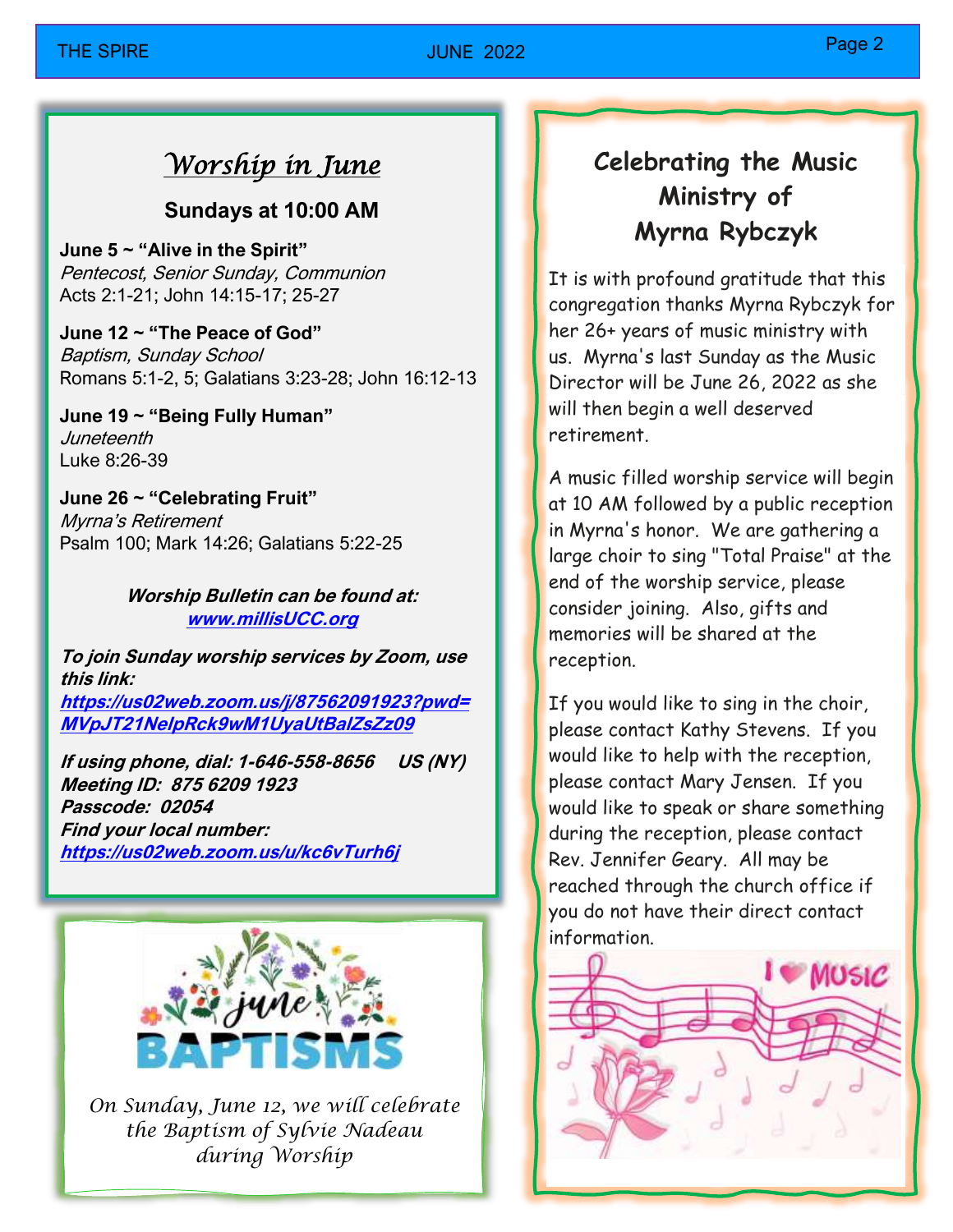

### **HAPPY BIRTHDAY CHURCH**

The worship team has a fun and celebratory worship service planned for **June 5th**. All ages are encouraged to attend. Please wear **RED**, **YELLOW** or **ORANGE**, if possible  $\sim$  Communion will be served. The church picnic will follow outside on the back lawn.

L



# **Come One, Come All to the Church Picnic on Pentecost Sunday, June 5**

It has been a long time since we have been able to eat and play together. Please bring a salad or desert to share. The Men's Fellowship will supply burgers and hot dogs. If you need something else on the grill, please bring.



As is the tradition of this congregation, we will be honoring graduates during worship on June 5th. Four High School graduates will receive their Church of Christ Scarves. We would also like to hear your "plans for the future".

Please send a brief message with details about work, volunteering, or further schooling that you have planned. Also, please include any honors or awards that you received. This will be included in the July Spire.



## **Fellowship Refreshments**

Volunteers are needed to provide refreshments for after-worship Fellowship time each Sunday during the months of July and August. We'd like to have all the Sundays signed up prior to the July Spire going out. If you can provide refreshments for one Sunday, please contact the church office.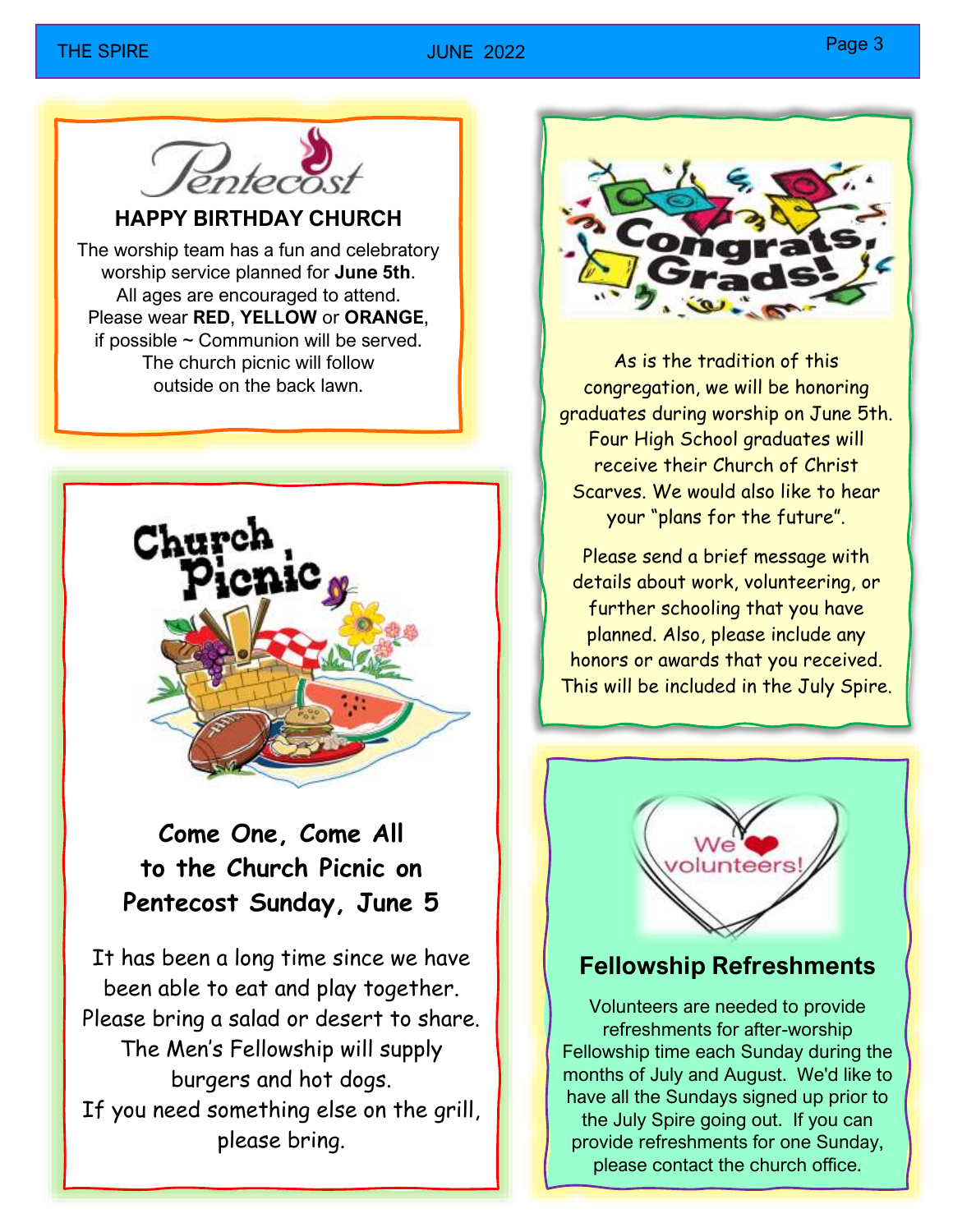

**Church Flea Market & Craft Fair Saturday, June 11 from 9 am – 2 pm** (Rain date will be Saturday, June 18)

Crafters, Vendors and Yard Sale Sellers Wanted! Space Cost is \$15.00 per 10' x 10' spot (Tables included if needed)

To register or request additional information, please contact Bonnie Mac Donald

# You are invited to attend a Summer Tea!



Join with the Visitors' Group Thursday, June 23, 2022, at 2 PM in Fellowship Hall. Enjoy an afternoon of fun, friends, fellowship, and delicious treats! All Are Welcome! We hope you can join us! If you have any questions, or need a ride, please call the church office.

# **Sunday School June 12**

The Christian Education Committee is committed to providing a meaningful religious experience for our children and youth. A half-hour program for children, grade 6 and younger, will be offered monthly. Children will begin worship in the sanctuary with their families and will then go to Fellowship Hall for the second half of the service. All ages will be in the same space with a variety of age appropriate activities offered. Future dates will be announced based on the availability of CE members.

You can find the registration form and policy information on the church website [www.millisucc.org](http://www.millisucc.org/) under the "about" tab/forms. Please contact a member of the committee for more information and/or to volunteer to help.

Doug Briggs, Kelly Williams and Meghan Prescott



Ī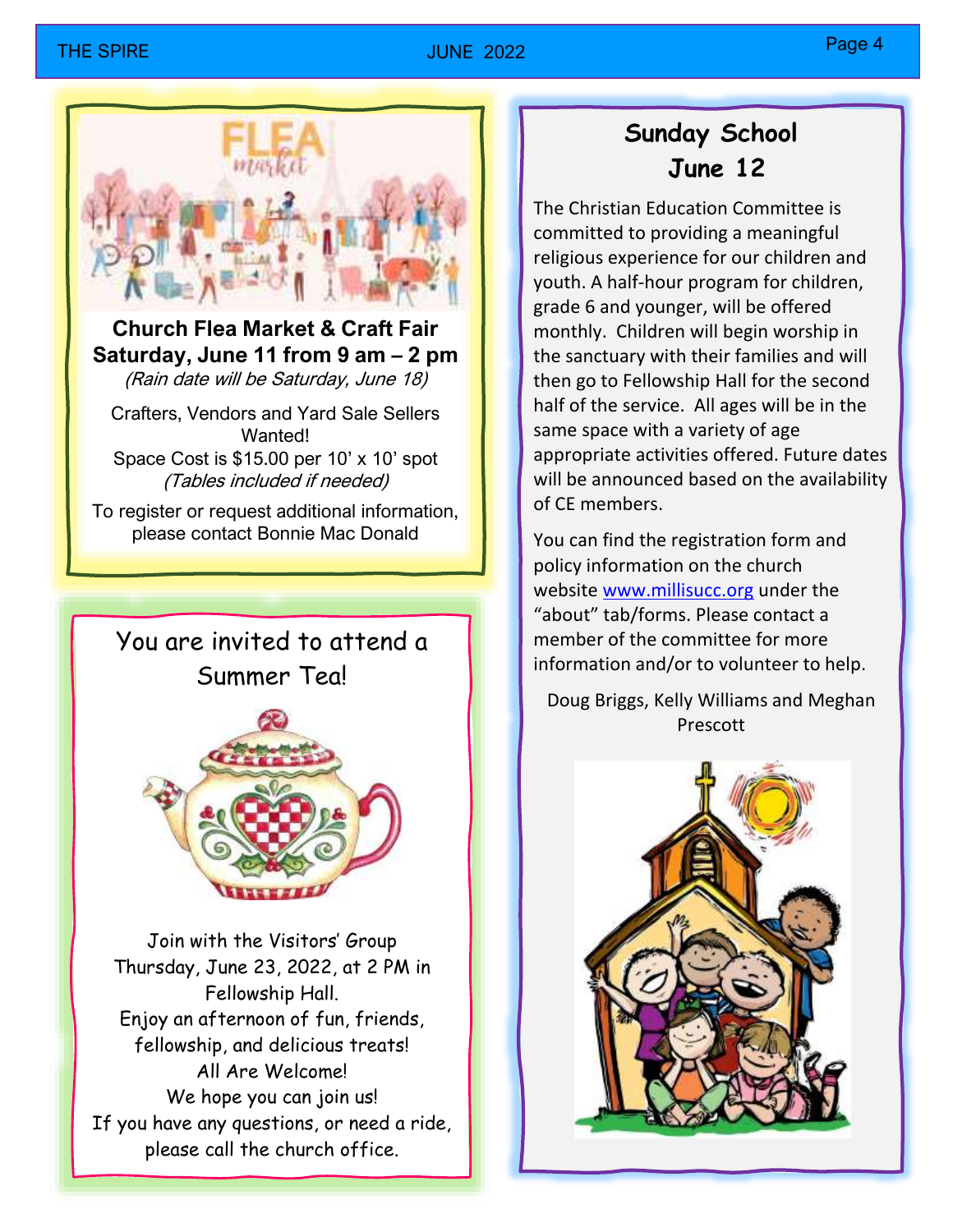JUNE 2022 THE SPIRE THE SPIRE And the state of the state of the state of the state of the state  $\sim$  Page 5



I want to express my deep gratitude to Myrna Rybczyk for her music ministry here at Church of Christ. She has been a pleasure to work with during a very trying time of two years of the pandemic. Through her adaptability we were able to have music as part of worship the entire time when many congregations didn't. She has been a supportive colleague. Thank you! Rev. Jennifer Geary

Thank you Trustees, for providing the fellowship refreshments during the month of May.

Thank you to everyone who supported the runners and walkers as they fundraised for New Life Furniture.

If you would like to express your gratitude to others, either anonymously or with your name attached, please send an email to the church.

# **Worship Team**

Worshiping God means to forget self for a moment and give all our attention to God. To praise God through a variety of media. The foundation of worship is scripture. To plan out a worship service one starts with a scripture passage and then builds on it. A service of worship begins with praise and settling in, becoming fully present to God. Next, we hear the scripture and consider what it might mean for us today. We then respond to that message through music, prayer and offering. Lastly, we prepare to go out into the world to share God's love and grace. All of this is done from our understanding of God and our desire to serve God well.

If you would like to join the Worship Team, please speak to a team member:

> Kathy Stevens, Myrna Rybczyk, Wendy Schneider or Suzi Sennott.

### **Trustees**

The Steeple repairs have begun. We will monitor the progress as the days go on.

Steve purchased a new lawn mower and he will try selling the old one on e-bay or another site.

The floor tiles have been replaced in the Nursery. We still need to rent equipment to buff and wax all of the floors down there.

As a Summer project, we will move all of the handicap spaces to the tree side. The signs will go on to the trees and the parking area repainted.

Kathy Stevens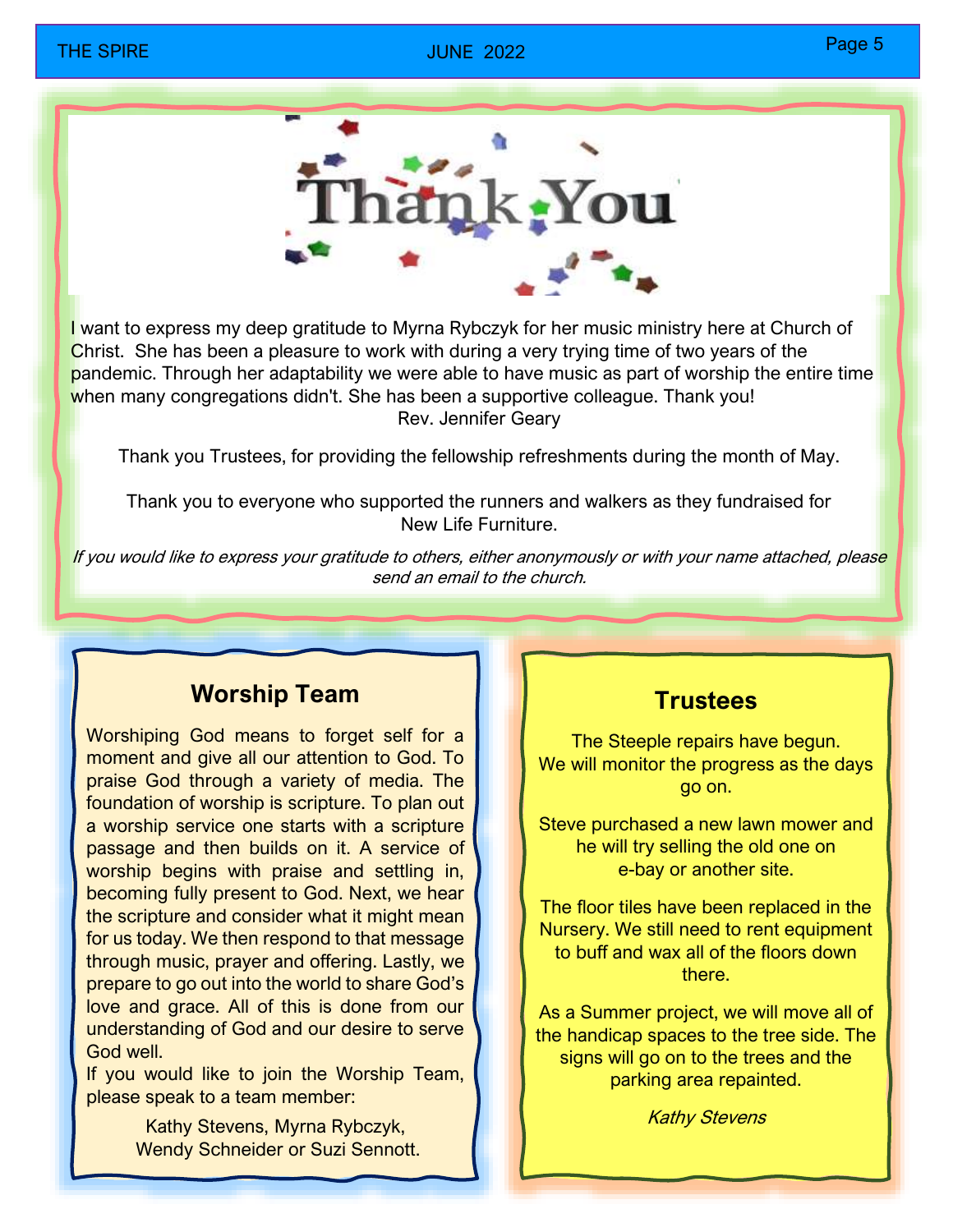### **MISSIONS MOMENTS**



### **The South Shore Habitat House in Westwood is built!!!**

Thanks to all who volunteered on our Millis UCC build days.

On Saturday, April 30, South Shore Habitat for Humanity welcomed home the newest Habitat family, the Dimitrovis.

Rev. Jennifer Geary represented our congregation at the home dedication along with the South Shore Board members, volunteers, family, neighbors, friends, and Westwood Town officials. All gathered in the front yard to officially hand Inna and Vesko the keys to their new home.





Thanks to all church members who walked, ran, or gave donations to New Life's 5th annual fund raiser. Missions fund also gave \$1,000 as a sponsor of the race. The runners almost got blown over with the strong wind!!! But we all finished!!! New Life raised enough to serve over 140 families. All proceeds will directly benefit families transitioning out of homelessness.

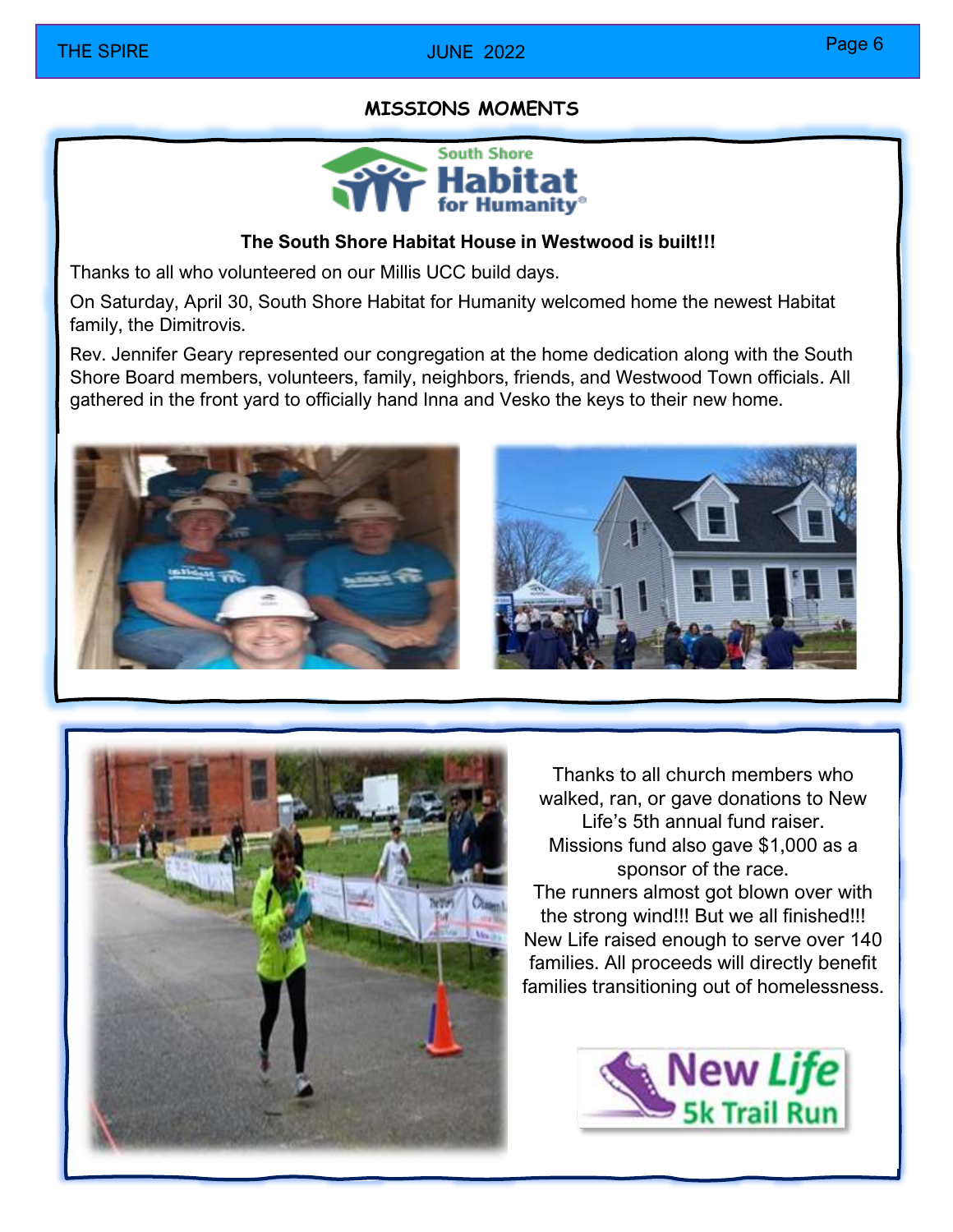l

#### JUNE 2022 THE SPIRE THE SPIRE THE SPIRE AND THE SPIRE THE SPIRE THE SPIRE THE SPIRE THE SPIRE THE SPIRE THE SPIRE THE SP



### **Millis Beautification Day**

Have you thought the streets in Millis looked cleaner? You are right! Church members joined lots of Millis residents to clean up the town on Millis's annual Beautification Day! These church "beauties" were on the move on Middlesex Street.



**We picked up over 8-10 LARGE BAGS of trash!!**

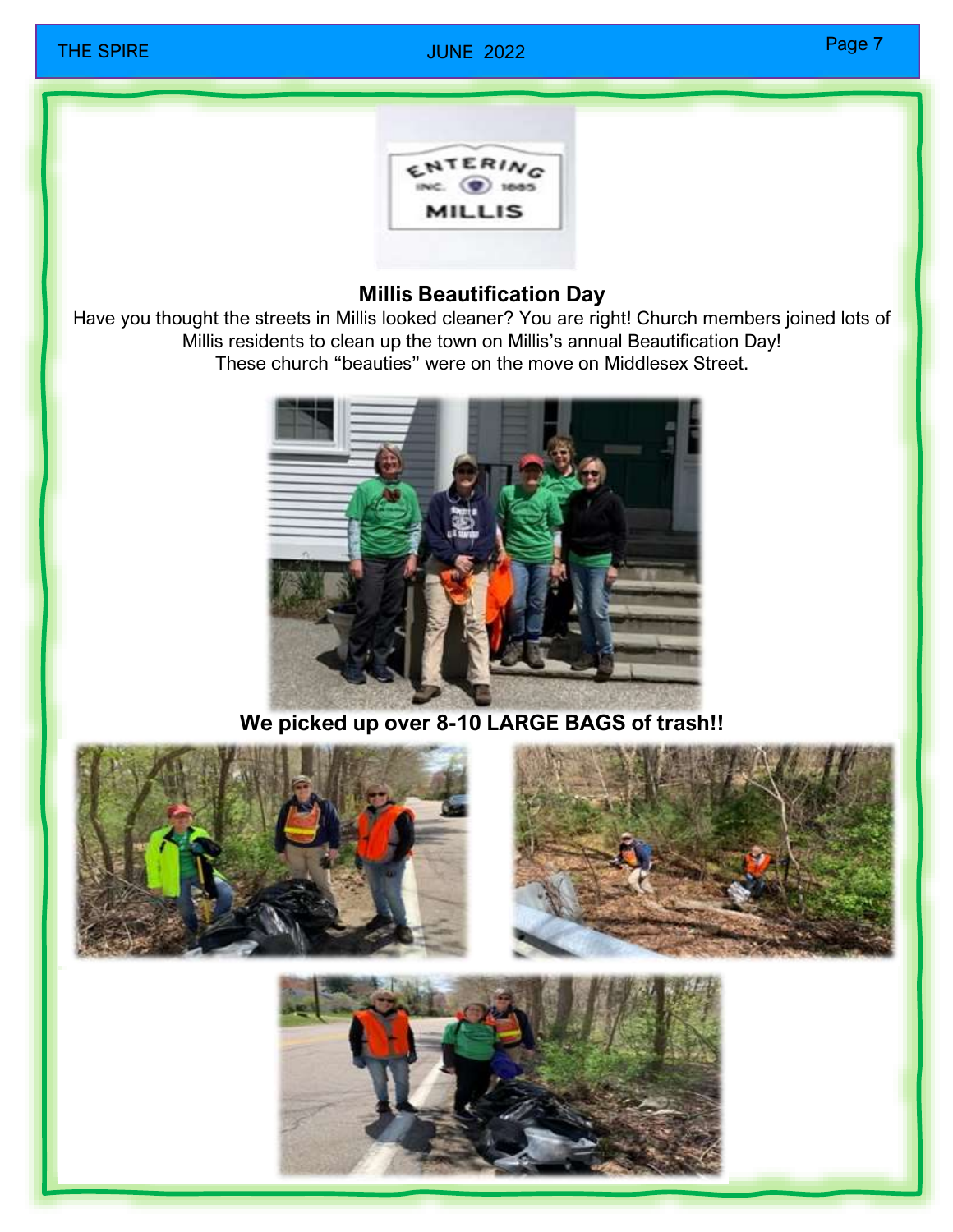l,

# News From The Deacons

"There are only two ways to live your life. One is as though nothing is a miracle. The other is as though everything is a miracle." – Albert Einstein

Look around and see the miracles unfold as we begin June with the sights and sounds of nature. The beauty of the trees, flowers springing forth, the sounds of baby birds and other animals, as well as our ability to be outside enjoying the activities warmer weather brings.

Sunday, June 5 we will celebrate Pentecost which is recognized as the "birthday" of the Christian Church. On this 50th day after Easter, the Holy Spirit united the followers of Jesus in shared praise and mission. The color red is associated with Pentecost and will decorate the sanctuary. Our service this year will include communion, baccalaureate recognition, and a picnic following the service.

We will celebrate a baptism on June 12, and Father's Day and Juneteenth on June 19. As an Open and Affirming congregation we will also be celebrating PRIDE month during June.

Myrna Rybczyk has informed the Diaconate of her plans to retire at the end of June from her position as Music Director. Myrna has been an integral part of the music in our church for the past 26 years and will be missed in her position. As she reminded us, she is not moving away and will continue as a member of our congregation.

We will be honoring Myrna on her last Sunday, June 26 with a reception in Fellowship Hall following the church service. If you are interested in helping with the celebration, contact one of the Deacons.

The Music Director position comes under the Diaconate. We are in the process of developing a plan for the search for a new Music Director. We will keep the congregation informed as we go forward with the process.

The Diaconate is sponsoring the Visitors' Tea on June 23. If you would like to assist in honoring this dedicated group of volunteers, please contact one of the Deacons.

### **Enjoy the sights and sounds of summer!**

Lauren Briggs, Suzi Sennott, and Wendy Schneider

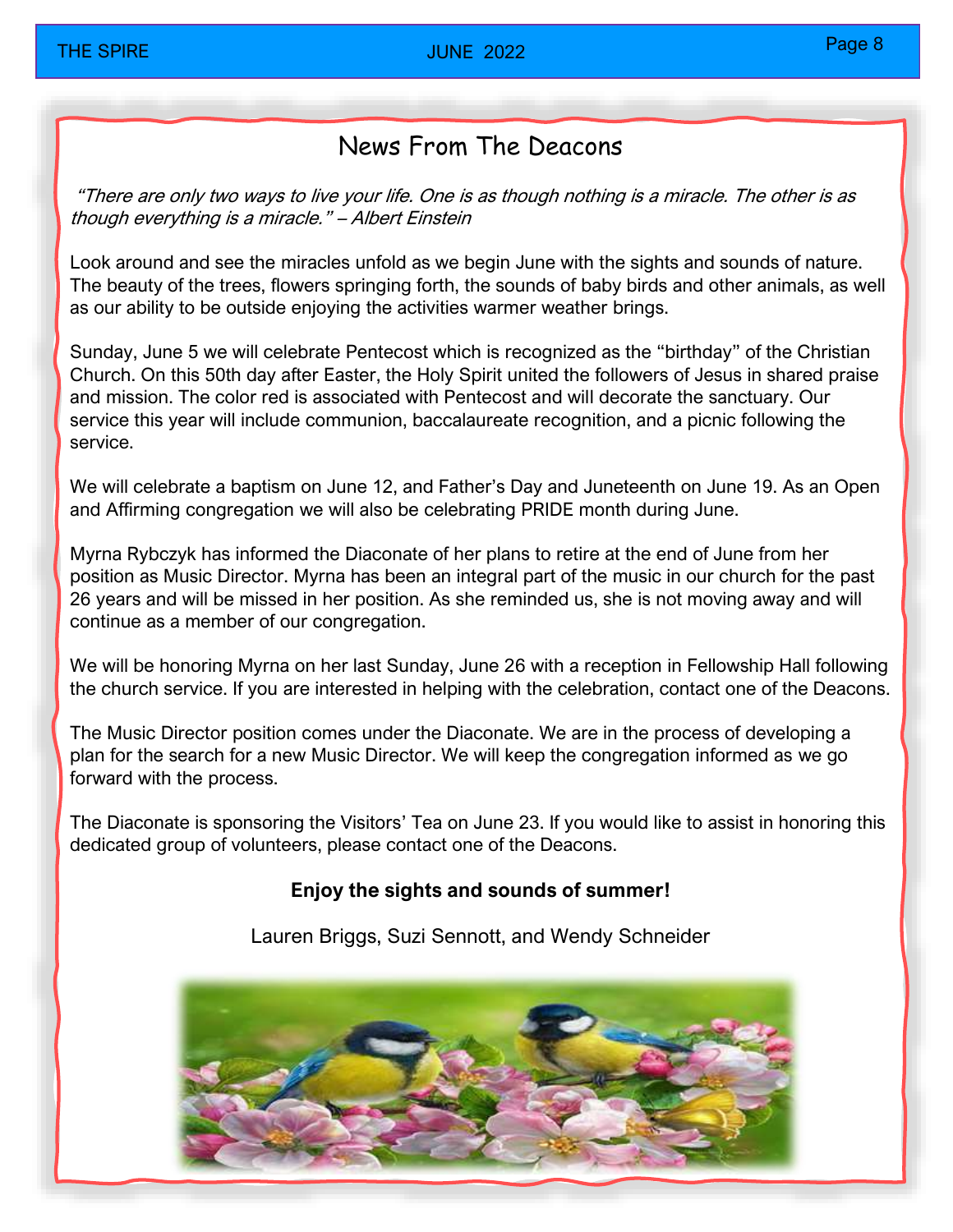

We are updating the church directory to be sent out to all sometime in June. If any of your contact or household information has changed since November of 2021, please send those updates to the church office. When the new directory arrives in your inbox, please be sure to download it and save it to an easily accessible location on your device or print it out.

### **Visitors' Group News**

Our next Visitors' Group meeting will be, Thursday, June 16 at 10 AM in the church parlor.

We hope that you will be able to attend the Visitors' Tea on Thursday, June 23 at 2 PM in Fellowship Hall.

We are sad to report that Pam Johansson has resigned from the Visitors' group. We will miss her very much and thank her for her many years of service.

"Be kind, compassionate, and forgiving to each other, in the same way God forgave you in Christ." Ephesians 4:32 (CEB)

### The Visitors:

Judie Ackerman, Ellie Costa, Ginny Demery, Linda Jones, Judy Kosinski, Pat Spearing, Kathy Stevens, and Rev. Jennifer Geary



To protect our members from scammers, we will no longer be publishing personal phone numbers or email addresses in the Spire. All members and friends should have a copy of the Church Directory where that information can be found. You can always contact the church office as well.

### **NEWS FROM OUR CLERK**

All who might be working with children at our church need to have an updated background check. This can be done entirely online.

There will be a sign-up sheet in Fellowship Hall following the Sunday services. Please sign your name and email address so that we may begin this process.

Thank you  $\sim$  Sue Conte

# **Search Committee Update**

The Search Committee has received its first ministerial profiles! They are continuing to meet via Zoom to review these profiles, and they will be conducting a mock interview soon to prepare for the interview stage.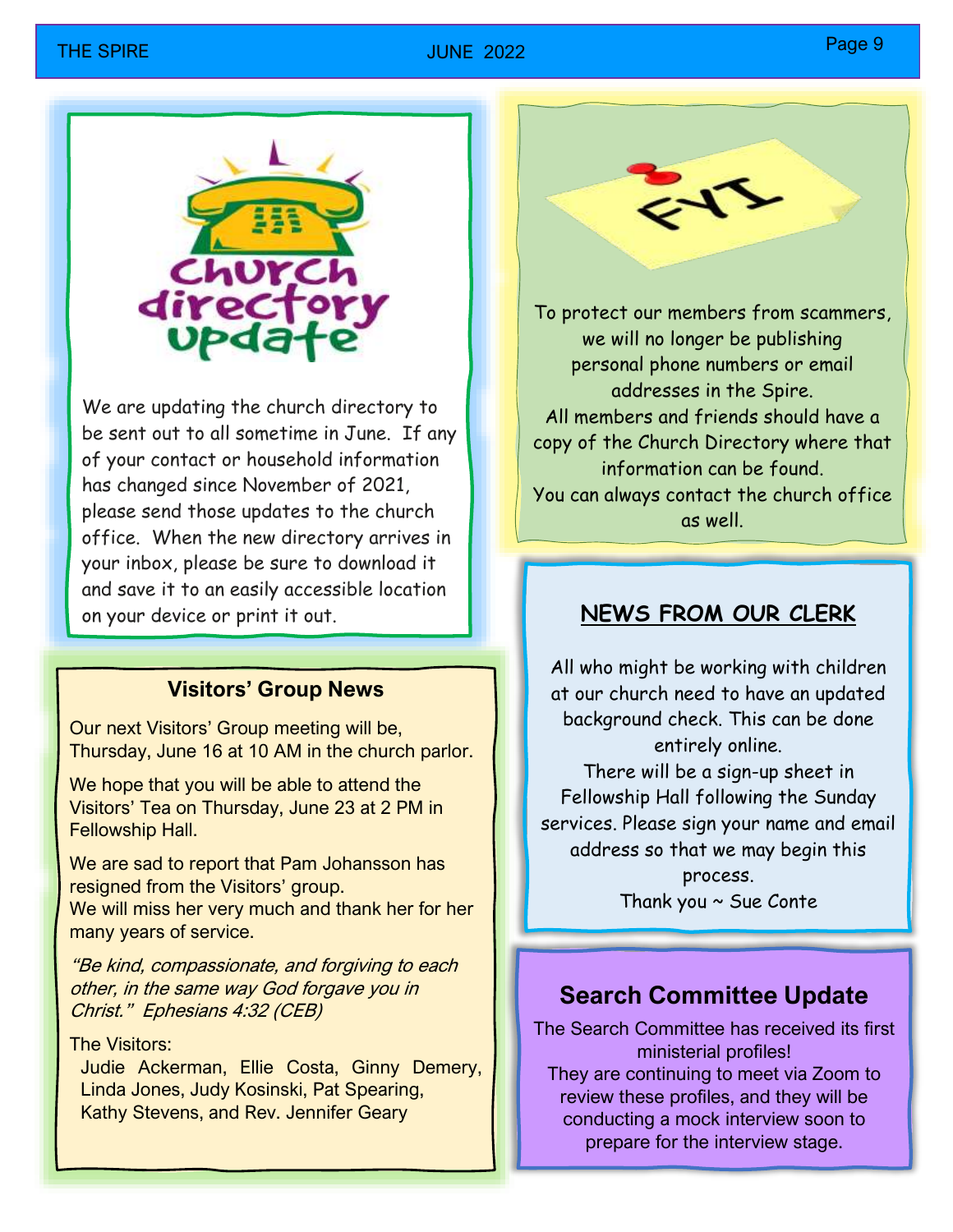#### JUNE 2022 THE SPIRE THE SPIRE And the state of the state of the state of the state of the state  $\sim$  Page 10  $\,$

**Men's Fellowship Breakfast Meeting in Person Sunday, June 19 at 7:30 am**



**Please join the Men's Fellowship in Fellowship Hall for our monthly Breakfast Meeting. Hope to see you there!**

# **PRUDENTIAL CORNER**

For the month of April, our income was \$17K and our expenses were \$19K. We received \$9,200 in pledges, which is right on budget (thanks everyone!). We took \$17,350 out of our investment account in the month of April to cover expenses, including the first half payment for the steeple work (\$12,350). We have several more big expenses coming up, which will necessitate more withdrawals in the coming months. These include the second half of the payment for the steeple (\$12,350), \$2,969 for a lawnmower, and \$2,350 for some additional work on the steeple.

# **JULY ~ AUGUST NEWSLETTER**



We have decided to combine articles for July and August into **ONE** newsletter which will go out in July. There will not be another newsletter sent out until September. Please have **ALL** articles into the office no later than **June 20.** Thank you!

# **Rev. Geary's Office Hours on Zoom or In Person**

Rev. Geary will be available to church members on-line via Zoom, or in person from **11am-1pm on Mondays.** 

*Note: During the month of June, Wednesdays office hours by appointment only.*

To connect via Zoom from your computer, click this link:

**https://us02web.zoom.us/j/81936525328**

**If using a phone, dial: 1-646-558-8656 Meeting ID: 819 3652 5328**

You can call, text or email Rev. Geary at other times, but might need to leave a message.

# **Healing Prayer Services Monday, June 20 at 7:30 pm**

Our monthly prayer service will focus on the healing of society. We will pray for individual healing also. All our welcome to these meetings which take place in the Parlor. We begin with discussion and then move into prayer together.



# *The Power of the Prayer Chain:*

If you would like to be added to the prayer chain, or if you or someone you know wants to receive prayers for a specific situation, please contact Mary Jensen.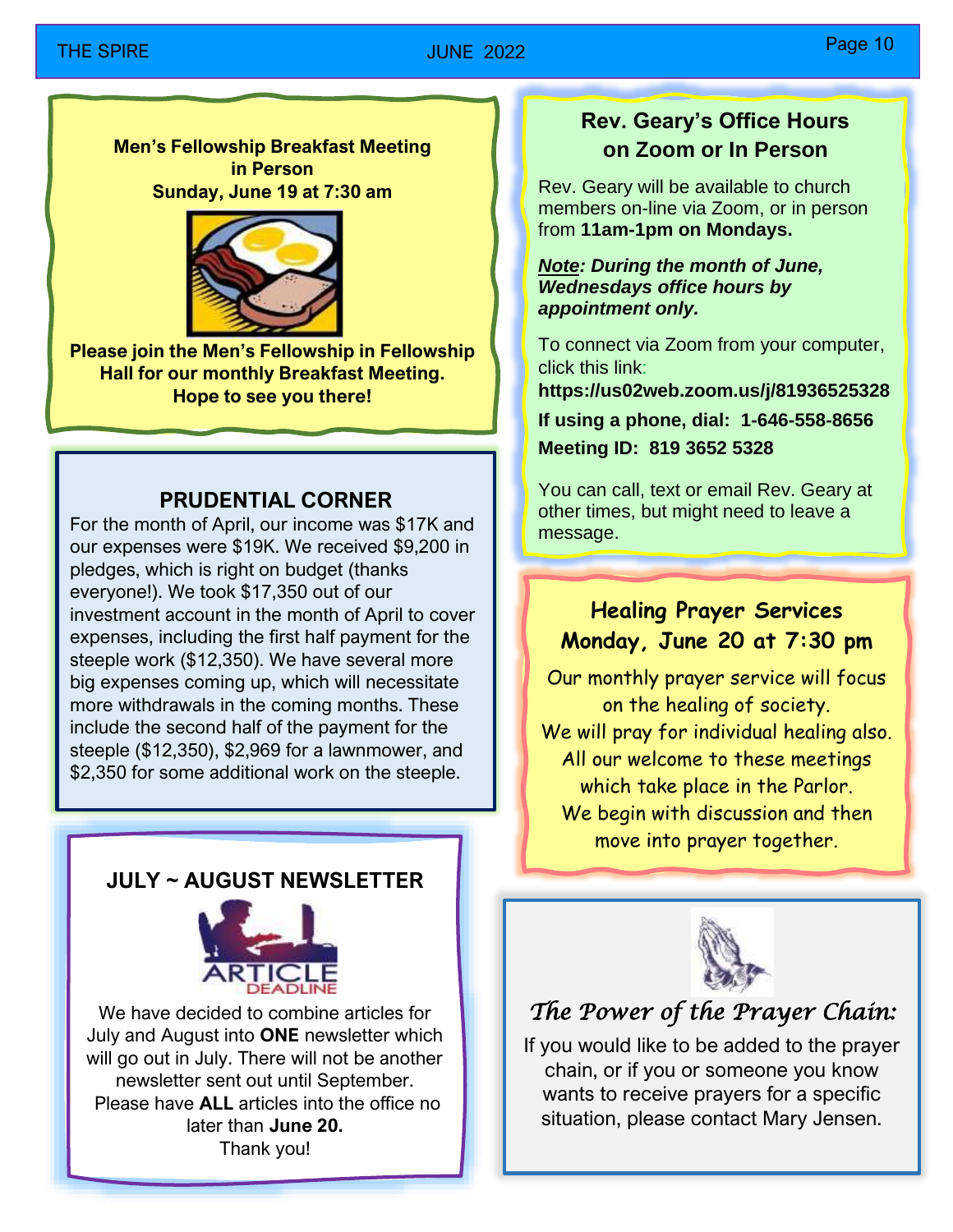# **Socializing with the M&M's Mondays on Zoom and In Person!**

The M & M's Monday Morning Needlework Group gathers virtually on Zoom, and in person in the Parlor! Join in the fun on Monday mornings, any time after 10 AM. All are welcome – even if you're not working on a needlework project, join in for the socializing!

### **By computer, click this link:**

[https://us02web.zoom.us/j/2987904285?pwd=V](https://us02web.zoom.us/j/2987904285?pwd=VENBMmRob2krQW83RFJhNGJQQjJUdz09) [ENBMmRob2krQW83RFJhNGJQQjJUdz09](https://us02web.zoom.us/j/2987904285?pwd=VENBMmRob2krQW83RFJhNGJQQjJUdz09)

**If using a phone, dial:** 1-646-558-8656

**Meeting ID:** 298 790 4285 **Passcode:** 866156

Ĺ

Note: If you have any trouble logging onto Zoom, please contact Sue Conti (cell)

## **YOUR VOICE AT THE PRC**

The Pastoral Relations Committee (PRC) is meeting with Rev. Jennifer Geary, our Interim Pastor, on a regular basis. We individually seek your feedback and ideas for our church, and assure you a safe, confidential welcome for your closely held concerns.

We are all striving to be one Body in Christ. Please remember, Rev. Jennifer Geary truly welcomes your voice.

John Smith, Jo-Ellen Briggs, Linda Jones and Jennifer Payne

# **COVID Protocols**

We continue to follow current Health Department COVID protocols. Masks are optional in the building; however, we ask that you please continue to maintain a distance between you and others. Thank you for caring for others by engaging in these simple acts.

# *Online Bible Study*

Each **Wednesday at 9:30 am**, a group gathers on Zoom to listen to and discuss one or more passages from the upcoming Sunday's worship service. Each gathering is a stand-alone event. For a list of each Sunday's passages, see the "Sunday Worship in June" section in this newsletter.

### **Bible Study Zoom link:**

[https://us02web.zoom.us/j/87641484473?pwd](https://us02web.zoom.us/j/87641484473?pwd=aGM2c2I2aGExMU1lS0NHVHRycjVIdz09) [=aGM2c2I2aGExMU1lS0NHVHRycjVIdz09](https://us02web.zoom.us/j/87641484473?pwd=aGM2c2I2aGExMU1lS0NHVHRycjVIdz09)

**If using a phone, dial**: 1-646-558-8656

**Meeting ID:** 876 4148 4473

**Password:** 02054



## **Committee Meeting Times**

All the committees of the church have met, selecting their chair and meeting time as follows:

**Diaconate** – First Tuesday, 6:00 PM **Christian Education** – First Wed., 7:30 PM **Trustees** – Second Monday, 6:00 PM **Mission** – Fourth Tuesday, 7:00 PM **Visitors** – Third Thursday, 10:00 AM **Church Council** - Third Thursday, 7:00 PM **Prudential** – Second Tuesday, 11:00 AM **Welcoming** – TBD **Pastoral Relations** – As needed

See the list of all elected leaders on the last page of the Spire. The person with the \* is the chair of the committee.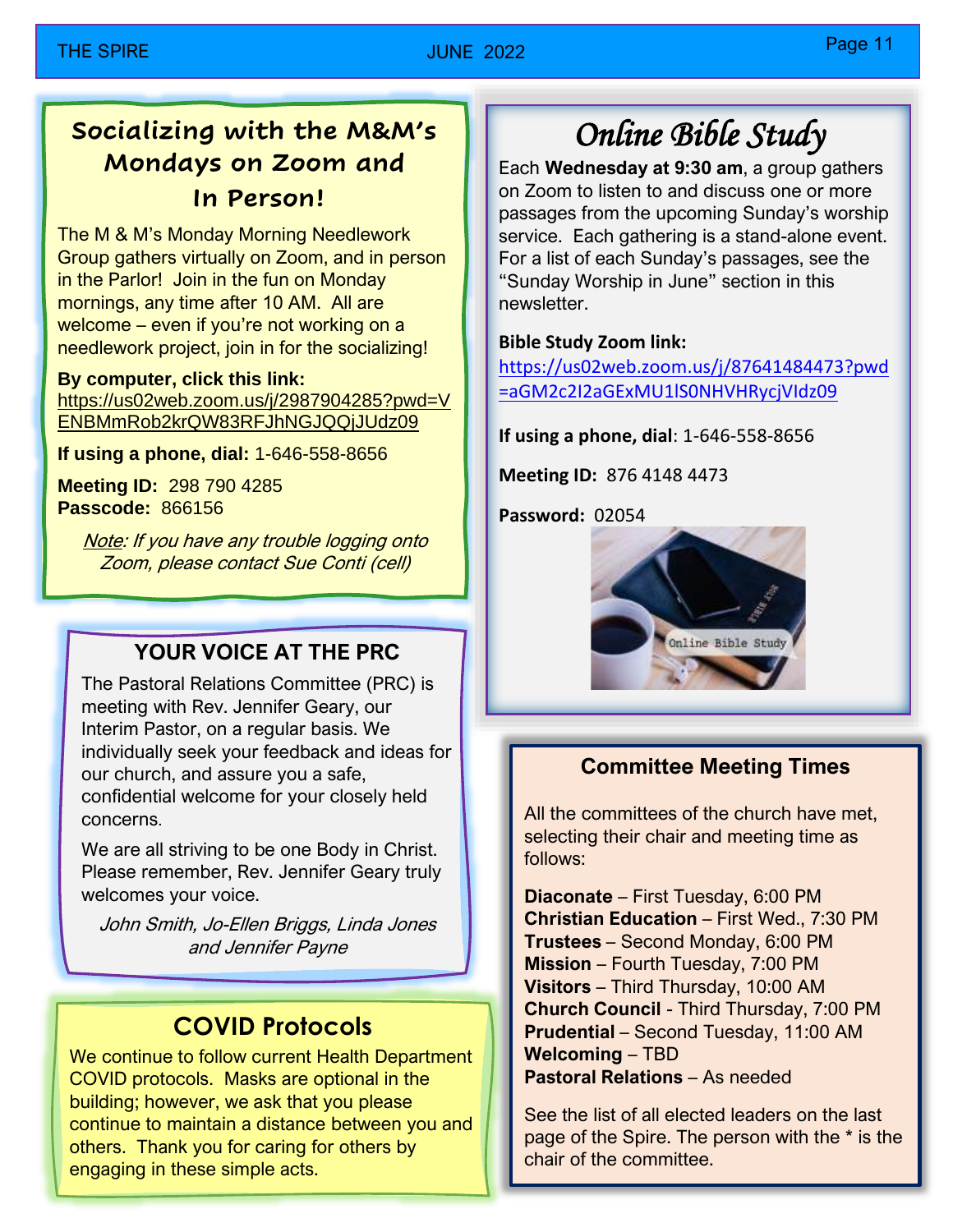# **Leadership & Committees**

| <b>Moderator</b><br>Jan Krohn |                     |  |
|-------------------------------|---------------------|--|
| <b>Church Clerk</b>           | Sue Conte           |  |
| <b>Treasurer</b>              | <b>Gail DiGioia</b> |  |
| <b>Assistant Treasurer</b>    | Mary Smith          |  |
| <b>Collector</b>              | <b>Brooks Corl</b>  |  |
| <b>Assistant Collector</b>    | Maria Melchionda    |  |

|                | <b>Diaconate</b>                          |                        |
|----------------|-------------------------------------------|------------------------|
|                | *Lauren Briggs                            | *Wendy Schneider       |
|                | <b>Suzi Sennott</b>                       |                        |
|                | <b>Missions</b>                           |                        |
| Casey Woodley  | Art Payne                                 | <b>Wendy Schneider</b> |
| *Jan Krohn     | Mary Smith                                |                        |
|                | <b>Trustees</b>                           |                        |
| *Andy Bolton   | *Kathy Stevens                            | <b>Wayne Carlson</b>   |
| Rich Manzano   | <b>Bonnie Mac Donald</b>                  |                        |
|                | <b>Prudential</b>                         |                        |
| Susan Bouchard | Doug Coutts                               | *Bill Wright           |
|                | <b>Christian Education</b>                |                        |
|                |                                           |                        |
| *Doug Briggs   | Meghan Prescott                           | *Kelley Williams       |
|                | <b>Welcoming Committee</b>                |                        |
| Judy Kosinski  | <b>Bonnie Mac Donald</b>                  | Maria Melchionda       |
|                | Myrna Rybczyk                             | Katelyn Andrews        |
|                |                                           |                        |
|                | <b>At-large Members of Church Council</b> |                        |
| Art Payne      | Judie Ackerman                            |                        |
|                | <b>Pastoral Relations Committee</b>       |                        |
| *Linda Jones   | John Smith                                | Jo-Ellen Briggs        |
| Jen Payne      |                                           |                        |

\*The Pastoral Relations Committee is formed based on nominations from the Pastor, the Moderator and the Senior Deacon.